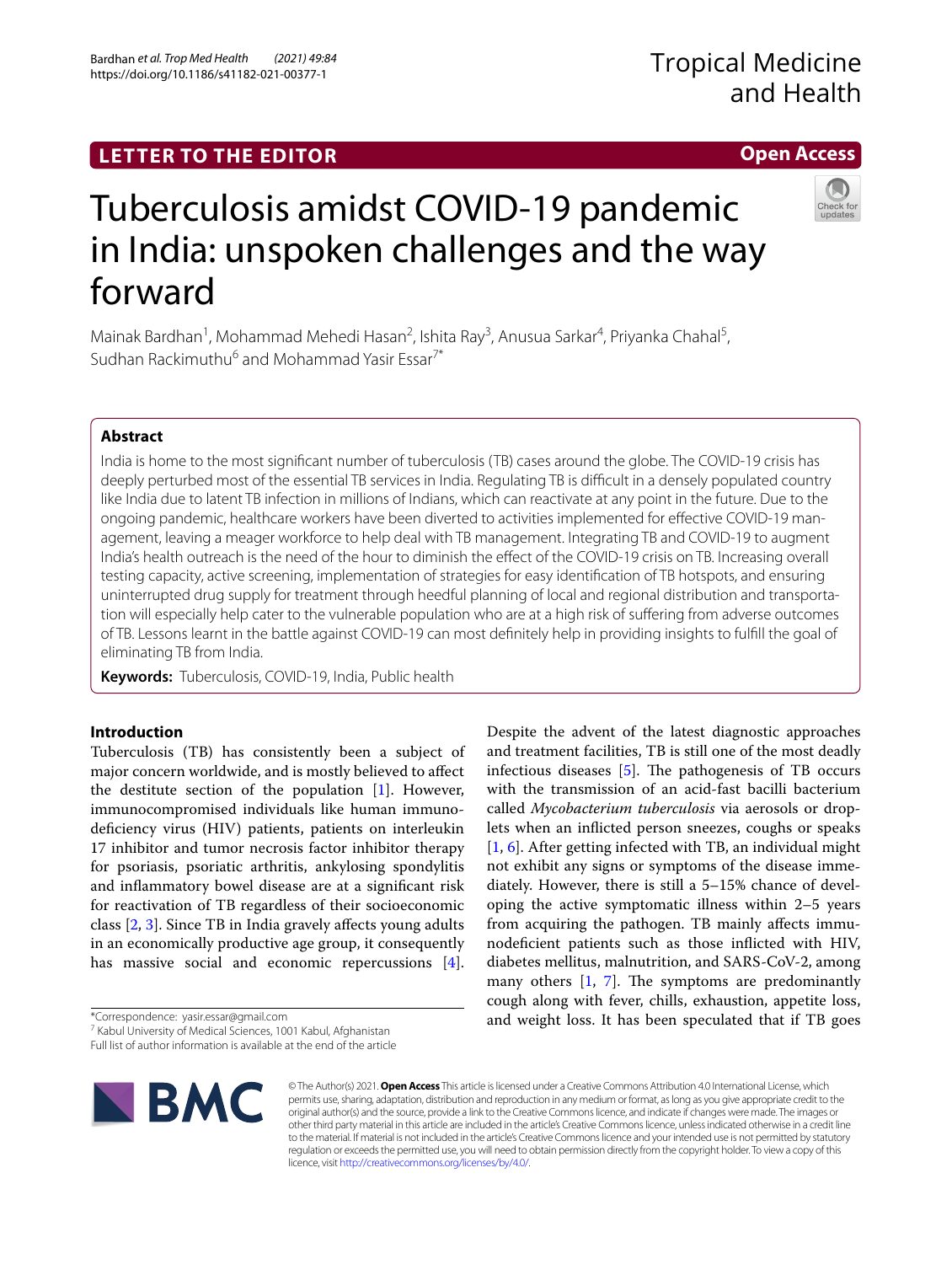untreated, the potential carrier can infect a further 10–15 people annually [[1,](#page-3-0) [8](#page-3-7)].

According to the reports in India, TB inficted 2.64 million people in the year 2019 that had led to the demise of approximately  $450,000$  people  $[9]$  $[9]$  $[9]$ . This indicates that there had been close to 1000 reported deaths each day. India has faced the highest cases of TB in the world, with the number of people afected being 10 million, and the death toll has correspondingly risen to a staggering 1.4 million every year [[10\]](#page-3-9). Nevertheless, this scenario was before the COVID 19 pandemic had hit India. The cases of TB have continuously surged in India owing to its late diagnosis and inadequate infrastructure. The advent of COVID-19 has further caused impediments in timely diagnosis of TB similar to other infectious diseases in the country [[9](#page-3-8), [11](#page-3-10), [12](#page-3-11)]. As per the available data, in March 2020, the number of children receiving the Bacillus Calmette–Guérin (BCG) vaccine was 260,000 less as compared to the previous year. These values had further gone down in April. The curve had shown slight improvement in May, and by June 2020, 23,000 fewer patients had received the full dose of BCG.

TB and COVID-19 are infectious diseases that share many similarities in their pathogenesis. Their primary organ of attack are the lungs [[13\]](#page-3-12). Apart from it, they also share similar symptomatology like cough, fever, and breathlessness, which can lead to misdiagnosis of either disease. However, this can be diferentiated from TB, as TB has a longer incubation period and a more prolonged course than COVID-19. One infection increases the chances of contracting the other due to a weakened host immune system [\[14\]](#page-3-13). Nevertheless, when a person suffers from both diseases at the same time, it further complicates the situation. It is advised that while combating COVID-19, the patients should not interrupt the ongoing TB treatment.

# **Current eforts and challenges in the context of TB during COVID‑19 in India**

India has the largest number of TB patients in the world and was recently plagued by the second wave of COVID-19 with utmost severity  $[14–16]$  $[14–16]$  $[14–16]$ . The COVID-19 crisis has deeply perturbed most of the essential TB services in India. In India, where two deaths occur every 3 min from TB [\[8](#page-3-7)], continuing TB services in parallel is vital [[17](#page-4-0)]. In 2018, India had the highest TB incidence (2.7 million) and fatality (0.4 million) globally [\[18\]](#page-4-1).

Regulating TB is difficult in a densely populated country like India due to latent TB infection in millions of Indians, which can reactivate at any point in the future [[19\]](#page-4-2). Being a developing nation, India is home to a large number of impoverished individuals who are susceptible to developing severe TB infections such as miliary TB. The BCG vaccine, though available to most Indians, is still not sufficient in controlling TB infections and its spread. The protection granted by BCG wanes off 10–20 years after childhood BCG immunization. This fading TB immunity leaves one susceptible to TB in adulthood when the maximum risk of exposure exists [[20\]](#page-4-3). Multidrug-resistant (MDR) and extensive drugresistant (XDR) TB are other hurdles to overcome TB in India [\[14](#page-3-13), [17\]](#page-4-0). Other risk factors for TB include air pollution, smoking, inadequate treatment of infection, HIV, overcrowded living conditions, and an increased burden of diabetes that can predispose to severe multi-organ TB infection [[19\]](#page-4-2).

The National Tuberculosis Elimination Programme (NTEP) is the main government organization dealing with TB elimination in India. The National Strategic Plan (NSP) for TB elimination 2017–2025 is a framework which guides the national and state governments, civil society organizations, development partners, international agencies, research institutions, private sector, etc., for eliminating TB from India. The new NSP was developed by the NTEP and World Health Organization (WHO) during the Joint Monitoring Mission conducted in 2019. The NSP 2017-2025 which takes lessons from the last NSP, and puts forward novel aggressive steps required to move India towards TB elimination [[21\]](#page-4-4).

The strategic pillars of the NSP are 'Detect-Treat-Prevent–Build'  $[10]$  $[10]$ . The pandemic has disrupted all these four primary components of the NSP.

#### **Detection**

It constitutes fnding all drug-sensitive and drug-resistant TB cases in urban and rural areas focusing on undiagnosed TB in high-risk populations  $[19]$  $[19]$ . The nationwide lockdown has drastically reduced patient footfall in most government and private sectors, making TB case detection difficult. Moreover, patients with early TB symptoms may not visit health facilities due to fear of contracting SARS-CoV-2. This is a double-edged sword as untreated or inadequately treated TB can make individuals more susceptible to life-threatening COVID-19 infection in the future  $[17]$  $[17]$ . The health care workers have been diverted to activities implemented for efective COVID-19 management, leaving a meager workforce to help deal with TB management. Government laboratories and imaging centers are burdened with COVID-19 testing, leaving little to no room for TB diagnostic tests to be conducted. Sample collection is also an arduous task in the era of social distancing. The private sector in India, which may have additional resources to help in TB control, is currently not streamlined. Transportation of lab supplies, samples from patients, and TB drugs have also been disrupted due to the COVID-19 lockdown. This is especially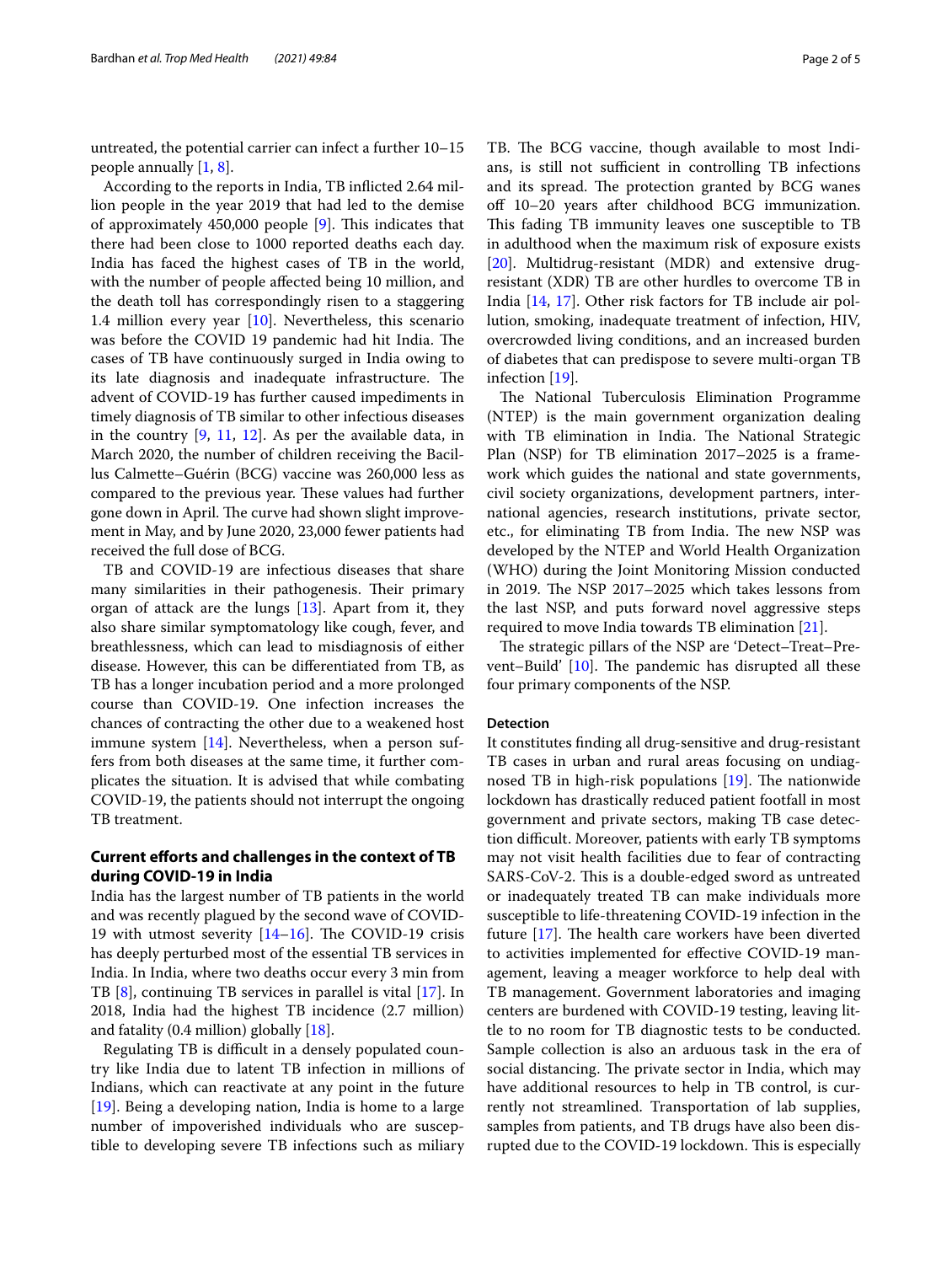detrimental to TB detection and treatment in remote areas.

#### **Treatment of TB**

For effective treatment, timely initiation of anti-TB drugs and follow-up of all positive patients on the prescribed treatment is necessary. COVID-19 has additionally made it more challenging to locate TB cases. Poor compliance with TB chemotherapy is a signifcant reason behind the increase in MDR TB and XDR TB incidence in India, and the numbers are expected to be even higher during and post COVID-19  $[22]$  $[22]$ . The WHO had come up with the novel Directly Observed Treatment Short-course (DOTS) strategy to prevent loss to follow-up of TB patients. It involves universal daily regimens for TB cases and scaling up short-course treatment for drug-sensitive and drug-resistant TB. COVID-19 has reduced the availability of DOTS providers and anti-TB drugs. Doctors and government officials supervising TB treatment have been burdened and involved in managing COVID-19 in the country [\[15](#page-3-15)], leading to substandard quality of TB programs and activities which are already in place. Lack of prior planning to ensure continuous drug supply to TB patients under emergency conditions led to the system coming to a standstill [[14\]](#page-3-13). Provisions for delivery of anti-tuberculosis treatment drugs to the doorstep of TB patients were announced by the government, however its efectiveness is yet to be ascertained [\[14,](#page-3-13) [23](#page-4-6)].

### **Prevent and build**

Supervision of TB control in India has been suboptimal, to begin with, due to a paper-based system of recording and reporting  $[19]$  $[19]$ . The COVID-19 pandemic has made this process even more tedious. Policy building, highlevel political commitment to anti-TB strategies, TB research, developing highly trained human resources, and better surveillance were some of the other targets of NSP for 2017–2025.

#### **Modifcations in NTEP during COVID‑19 pandemic**

Social distancing strategies during COVID-19 have not only helped curb SARS-CoV-2, but also helped limit TB spread, the aerosols of which remain suspended in the air for 10 days [\[14](#page-3-13)]. Bidirectional screening of patients has been recommended by the Ministry of Health and Family Welfare in India, which expedited the diagnosis of both pulmonary TB and COVID-19 [\[14](#page-3-13), [23](#page-4-6)]. Bidirectional TB–COVID screening is defned as conducting COVID-19 screening for all TB cases and TB screening for all COVID-19-positive cases according to recent guidelines by the Ministry of Health and Family Welfare (MoHFW) [[23\]](#page-4-6). Moreover, both COVID-19 and TB testing is recommended for cases of severe acute respiratory infection and Infuenza like illness [\[23\]](#page-4-6). TB patients post the advent of COVID were provided anti-tuberculosis treatment drugs for a longer duration to limit multiple visits to DOTS centers. Telemedicine also helps resolving minor TB patient complaints without physically meeting the health care provider [[14,](#page-3-13) [24\]](#page-4-7).

The advent of contact tracing application has helped in combating TB in the wake of COVID-19  $[25]$  $[25]$  $[25]$ . The introduction of COVID-19 tracking mobile application named Aarogya setu by the government of India has sidelined the TB-tracking applications [[26\]](#page-4-9). During the COVID-19 pandemic situation TB should not be neglected. Providing TB medications in this current scenario has been an ordeal; some of the reasons are the shortage of medical supplies and re-stocking of medicines. Multiple approaches to overcome this situation have been engaged, for instance providing medicines to patients by postal services  $[27]$  $[27]$ . The WHO has issued a strategy to combat multidrug-resistant TB. This strategy suggests the lessening of tuberculosis prevention administration to daily 1-month administration of rifapentine and isoniazid for those who have been in proximity with TB patients [\[28](#page-4-11)]. Recently, the Government of India has recommended the administration of TB drugs for 1 month and in some special cases for 2 months. This step has been enforced to limit the visits to clinics, thereby reducing the chance of transmission [[29\]](#page-4-12). However, all such plans have come to a halt due to the COVID-19 pandemic.

# **Recommendations**

India aims to end TB by the Year 2025; however, the COVID-19 pandemic is adversely afecting the goal both directly and indirectly. To diminish the efect of the COVID-19 crisis on TB, consistent practices are required to highlight the TB burden amidst the COVID-19 pandemic while taking urgent steps such as (1) Supporting and organizing innovative national and state-level TB control programs; (2) minimizing hospital visits to prevent nosocomial infections, including COVID-19, by promoting house visits and follow-ups to ensure medication compliance; (3) a possible implementation of smartphone technology for quick, easy assessment and monitoring as deemed necessary.

Integrating TB and COVID-19 to augment India's health outreach is also recommended by collaborating with national STOP TB programs [\[30\]](#page-4-13). Increasing overall testing capacity, active screening, implementation of strategies for easy identifcation of TB hotspots and ensuring uninterrupted drug supply for treatment through heedful planning of local and regional distribution and transportation will especially help cater to the vulnerable population who are at a high risk of suffering from adverse outcomes of TB. Steps can also be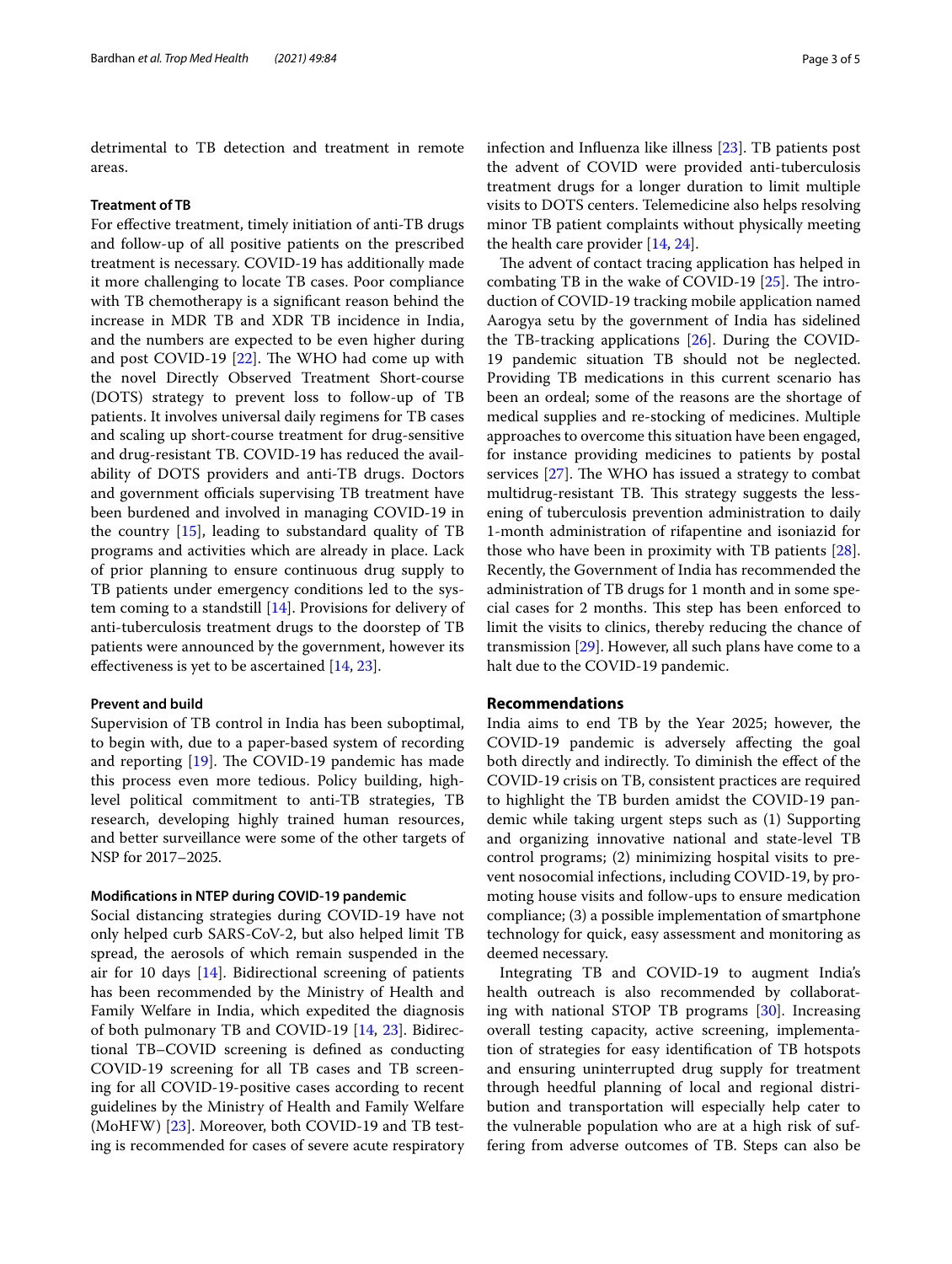undertaken to incorporate or modify the new advanced technologies developed as a result to manage COVID-19 with TB efectively.

It is pertinent to note that despite the difficulties faced as a result of the pandemic, targeted health approaches, structured social policies, safe mental health, and health equity of TB patients as well as others have to be taken into account.

# **Conclusion**

India being home to the largest number of TB cases around the globe, the burden of the disease must not be undermined even while facing the COVID-19 pandemic. Prevention, testing, tracing, and management strategies of TB patients need to be further restructured and re-evaluated in light of the current state of afairs to adequately meet the needs of TB patients during the ongoing pandemic. Lessons learnt in the battle against COVID-19 can most defnitely help in providing insights as to how the country can better the pre-existing programs and strategies to achieve the goal of eliminating TB in India by 2025.

#### **Abbreviations**

COVID-19: Coronavirus disease 2019; SARS-CoV-2: Severe acute respiratory syndrome coronavirus 2; TB: Tuberculosis; HIV: Human immunodefciency virus; BCG: Bacillus Calmette–Guérin; MDR: Multidrug-resistant; XDR: Extensive drug-resistant; NTEP: National Tuberculosis Elimination Programme; NSP: National Strategic Plan; DOTS: Directly Observed Treatment Short-course; WHO: World Health Organization.

#### **Acknowledgements**

Not applicable.

#### **Authors' contributions**

All the authors wrote the paper and contributed substantially to the manuscript. All authors read and approved the fnal manuscript.

#### **Funding**

No external funding was used in this study.

#### **Availability of data and materials**

Not applicable.

## **Declarations**

**Ethics approval and consent to participate** Not applicable.

#### **Consent for publication**

Not applicable.

#### **Competing interests**

The authors declare that there is no confict of interests.

#### **Author details**

<sup>1</sup> Division of Bacteriology, ICMR-National Institute of Cholera and Enteric Diseases, Kolkata, India. <sup>2</sup> Department of Biochemistry and Molecular Biology, Faculty of Life Science, Mawlana Bhashani Science and Technology University, Tangail, Bangladesh. <sup>3</sup>Mahatma Gandhi Memorial Medical College, Indore, India. 4 Department of Biotechnology, Heritage Institute of Technology,

Kolkata, India. <sup>5</sup>S. Tentishev Asian Medical Institute, Kant, Kyrgyzstan. <sup>6</sup>Father Muller Medical College, Mangalore, Karnataka, India. 7 Kabul University of Medical Sciences, 1001 Kabul, Afghanistan.

Received: 10 September 2021 Accepted: 6 October 2021 Published online: 21 October 2021

#### **References**

- <span id="page-3-0"></span>1. Khan FMA, Kazmi Z, Hasan MM, Costa ACdS, Ahmad S, Essar MY. Resurgence of tuberculosis amid COVID-19 in Peru: associated risk factors and recommendations. Int J Health Plann Manage. 2021. [https://doi.org/10.](https://doi.org/10.1002/HPM.3291) [1002/HPM.3291](https://doi.org/10.1002/HPM.3291).
- <span id="page-3-1"></span>2. Robert M, Miossec P. Reactivation of latent tuberculosis with TNF inhibitors: critical role of the beta 2 chain of the IL-12 receptor. Cell Mol Immunol. 2021;18:1644–51. [https://doi.org/10.1038/s41423-021-00694-9.](https://doi.org/10.1038/s41423-021-00694-9)
- <span id="page-3-2"></span>3. Elewski BE, Baddley JW, Deodhar AA, Magrey M, Rich PA, Soriano ER, Soung J, Bao W, Keininger D, Marfo K, Patekar M. Association of secukinumab treatment with tuberculosis reactivation in patients with psoriasis, psoriatic arthritis, or ankylosing spondylitis. JAMA Dermatol. 2021;157:43–51.<https://doi.org/10.1001/JAMADERMATOL.2020.3257>.
- <span id="page-3-3"></span>4. Jorge Coarasa MP. In India, eliminating tuberculosis isn't just a health issue—it's an economic one. World Bank. 2017. [https://blogs.worldbank.](https://blogs.worldbank.org/endpovertyinsouthasia/india-eliminating-tuberculosis-isnt-just-health-issue-its-economic-one) [org/endpovertyinsouthasia/india-eliminating-tuberculosis-isnt-just](https://blogs.worldbank.org/endpovertyinsouthasia/india-eliminating-tuberculosis-isnt-just-health-issue-its-economic-one)[health-issue-its-economic-one](https://blogs.worldbank.org/endpovertyinsouthasia/india-eliminating-tuberculosis-isnt-just-health-issue-its-economic-one). Accessed 4 Oct 2021.
- <span id="page-3-4"></span>5. Sandhu GK. Tuberculosis: current situation, challenges and overview of its control programs in India. J Glob Infect Dis. 2011;3:143–50. [https://doi.](https://doi.org/10.4103/0974-777X.81691) [org/10.4103/0974-777X.81691](https://doi.org/10.4103/0974-777X.81691).
- <span id="page-3-5"></span>6. Nardell EA. Transmission and institutional infection control of tuberculosis. Cold Spring Harb Perspect Med. 2016;6:a018192. [https://doi.org/10.](https://doi.org/10.1101/CSHPERSPECT.A018192) [1101/CSHPERSPECT.A018192.](https://doi.org/10.1101/CSHPERSPECT.A018192)
- <span id="page-3-6"></span>7. White LV, Edwards T, Lee N, Castro MC, Saludar NR, Calapis RW, Faguer BN, DelaFuente N, Mayoga F, Saito N, Ariyoshi K, Garfn AMCG, Solon JA, Cox SE. Patterns and predictors of co-morbidities in tuberculosis: a crosssectional study in the Philippines. Sci Rep. 2020. [https://doi.org/10.1038/](https://doi.org/10.1038/S41598-020-60942-2) [S41598-020-60942-2](https://doi.org/10.1038/S41598-020-60942-2).
- <span id="page-3-7"></span>8. Pai M, Behr MA, Dowdy D, Dheda K, Divangahi M, Boehme CC, Ginsberg A, Swaminathan S, Spigelman M, Getahun H, Menzies D, Raviglione M. Tuberculosis. Nat Rev Dis Prim. 2016. [https://doi.org/10.1038/nrdp.2016.](https://doi.org/10.1038/nrdp.2016.76) [76](https://doi.org/10.1038/nrdp.2016.76).
- <span id="page-3-8"></span>9. Shrinivasan R, Rane S, Pai M. India's syndemic of tuberculosis and COVID-19. BMJ Glob Health. 2020. [https://doi.org/10.1136/BMJGH-2020-003979.](https://doi.org/10.1136/BMJGH-2020-003979)
- <span id="page-3-9"></span>10. World Health Organization. Global tuberculosis report 2020. n.d. [https://](https://www.who.int/publications/i/item/9789240013131) [www.who.int/publications/i/item/9789240013131.](https://www.who.int/publications/i/item/9789240013131) Accessed 15 Aug 2021.
- <span id="page-3-10"></span>11. Rocha ICN, Hasan MM, Goyal S, Patel T, Jain S, Ghosh A, Cedeño TDD. COVID-19 and mucormycosis syndemic: double health threat to a collapsing healthcare system in India. Trop Med Int Health. 2021. [https://doi.](https://doi.org/10.1111/TMI.13641) [org/10.1111/TMI.13641.](https://doi.org/10.1111/TMI.13641)
- <span id="page-3-11"></span>12. Ghazi K, Rackimuthu S, Wara UU, Mohan A, Khawaja UA, Ahmad S, Ahmad S, Hasan MM, Costa ACdS, Ahmad S, Essar MY. Rampant increase in cases of mucormycosis in India and Pakistan: a serious cause for concern during the ongoing COVID-19 pandemic. Am J Trop Med Hyg. 2021. [https://](https://doi.org/10.4269/AJTMH.21-0608) [doi.org/10.4269/AJTMH.21-0608](https://doi.org/10.4269/AJTMH.21-0608).
- <span id="page-3-12"></span>13. World Health Organization. Global tuberculosis programme: our response to COVID-19. 2021. [https://www.who.int/teams/global-tuberculosis](https://www.who.int/teams/global-tuberculosis-programme/covid-19)[programme/covid-19](https://www.who.int/teams/global-tuberculosis-programme/covid-19). Accessed 15 Aug 2021.
- <span id="page-3-13"></span>14. Kant S, Tyagi R. The impact of COVID-19 on tuberculosis: challenges and opportunities. Ther Adv Infect Dis. 2021. [https://doi.org/10.1177/20499](https://doi.org/10.1177/20499361211016973) [361211016973.](https://doi.org/10.1177/20499361211016973)
- <span id="page-3-15"></span>15. Ghosh S, Moledina N, Hasan MM, Jain S, Ghosh A. Colossal challenges to healthcare workers combating the second wave of coronavirus disease 2019 (COVID-19) in India. Infect Control Hosp Epidemiol. 2021. [https://](https://doi.org/10.1017/ICE.2021.257) [doi.org/10.1017/ICE.2021.257.](https://doi.org/10.1017/ICE.2021.257)
- <span id="page-3-14"></span>16. Arun AB, Hasan MM, Rackimuthu S, Ullah I, Mir T, Saha A. Antifungal drug shortage in India amid an increase in invasive fungal functions during the coronavirus disease 2019 (COVID-19) pandemic. Infect Control Hosp Epidemiol. 2021. [https://doi.org/10.1017/ICE.2021.426.](https://doi.org/10.1017/ICE.2021.426)